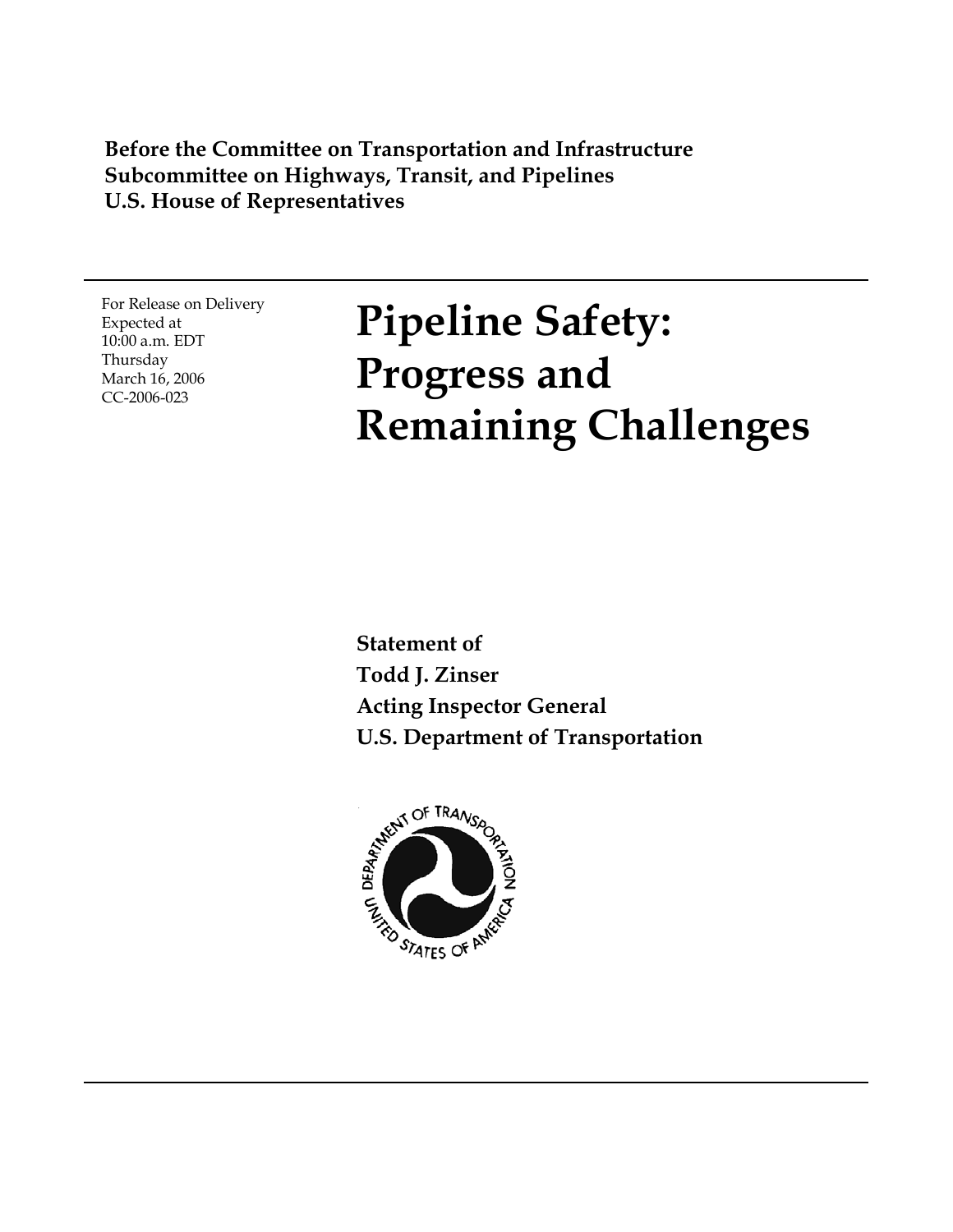Mr. Chairman, Ranking Member, and Members of the Subcommittee:

We appreciate the opportunity to testify today on the progress and remaining challenges in strengthening pipeline safety. We have done a great deal of work over the years evaluating the Department of Transportation's (DOT) efforts to improve pipeline safety and have issued a number of reports and testified several times before this Subcommittee about progress and challenges the Department and industry have faced.

The pipeline infrastructure consists of an elaborate network of more than 2 million miles of pipeline moving millions of gallons of hazardous liquids and more than 55 billion cubic feet of natural gas daily. The pipeline system is composed of predominantly three segments—hazardous liquid transmission pipelines, natural gas transmission pipelines, and natural gas distribution pipelines—and has about  $2,200<sup>1</sup>$  $2,200<sup>1</sup>$  $2,200<sup>1</sup>$  natural gas pipeline operators and 250 hazardous liquid pipeline operators.

Within the DOT's Office of Pipeline and Hazardous Materials Safety Administration (PHMSA), the Office of Pipeline Safety (OPS) is responsible for overseeing the safety of the Nation's pipeline system. This oversight is important because, while pipelines are fundamentally a safe way to transport these inherently dangerous resources, they are subject to forces of nature, human actions, and material defects that can cause potentially catastrophic events. OPS sets safety standards that pipeline operators must meet when designing, constructing, inspecting, testing, operating, and maintaining their pipelines. In general, OPS is responsible for enforcing regulations over interstate pipelines and certifies programs the states implement to ensure the safety of intrastate pipelines.

Today, I would like to discuss three major points regarding pipeline safety:

- Progress made in implementing integrity management program (IMP) requirements and the challenges that remain.
- Initiatives underway to strengthen the safety of natural gas distribution pipeline systems.
- Need for clearer lines of authority to address pipeline security and disaster response.

Before I discuss these points, I would like to briefly summarize the considerable progress we have seen since we first testified on pipeline safety over 6 years ago. This progress is the direct result of congressional attention, including that of this Subcommittee; high-level management attention under the leadership of Secretary

<span id="page-1-0"></span> $\overline{a}$ <sup>1</sup> Of the 2,200 operators of natural gas pipelines, there are approximately 1,300 operators of natural gas distribution pipelines and 880 operators of natural gas transmission pipelines.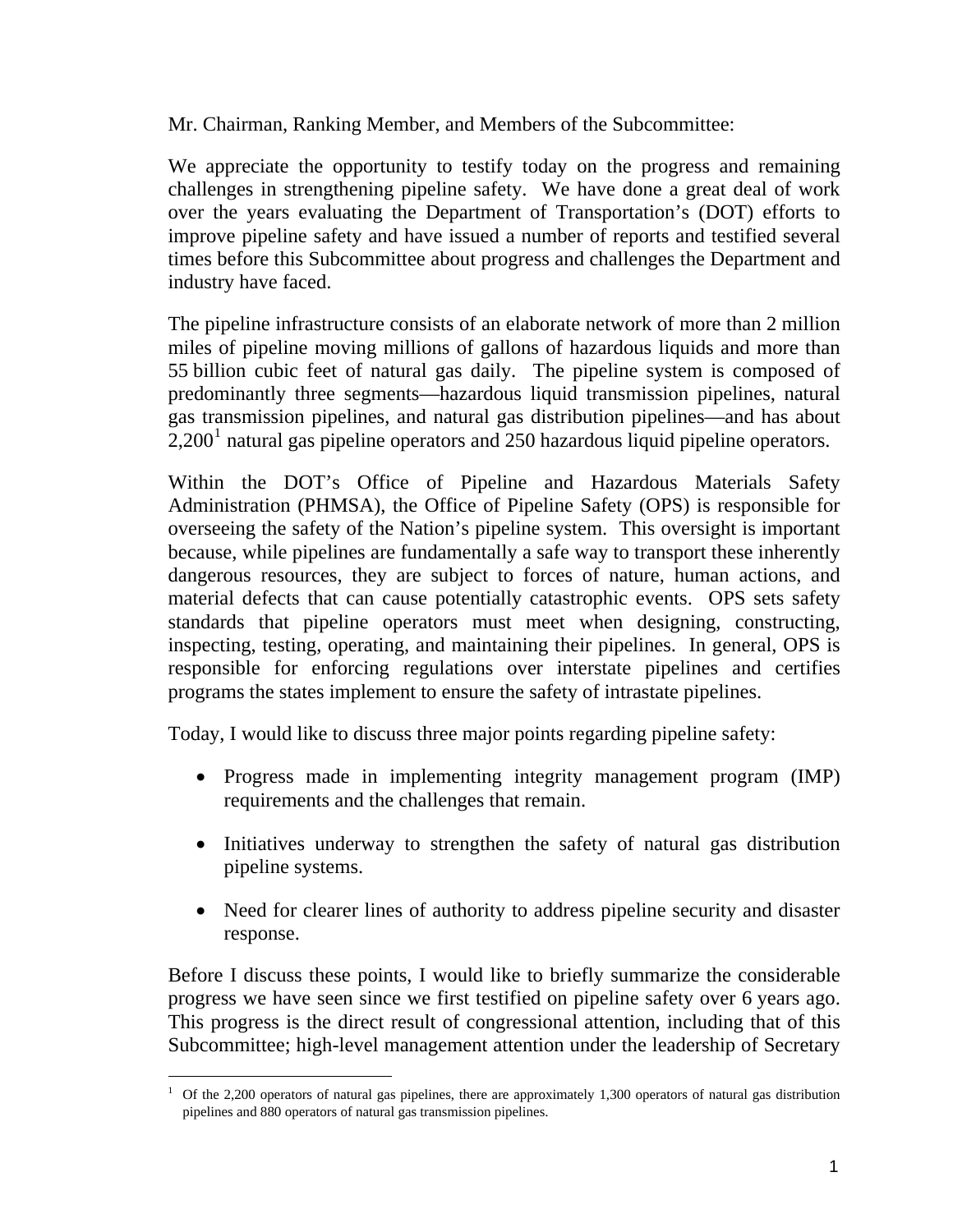Mineta; and OPS's priority to improve its pipeline safety program. This progress started under what was then the Research and Special Programs Administration and continues today under PHMSA, which was created under the Norman Y. Mineta Research and Special Programs Improvement Act. Even during this reorganization, OPS was able to sustain its progress in improving pipeline safety.

As an indication that we were seeing clear signs of improvement, we removed pipeline safety from our DOT top management challenge report in 2002. As we testified before this Subcommittee in 2002, OPS was making progress in implementing prior congressional mandates and our recommendations. However, with 8 mandates open from 1992 and 1996, plus an additional 23 mandates enacted in the Pipeline Safety Improvement Act of 2002, a lot of work remained.

Our June [2](#page-2-0)004 report,<sup>2</sup> "Actions Taken and Needed To Improve Pipeline Safety," recognized OPS's continued progress in clearing out most, but not all, of the congressional mandates enacted in 1992 and 1996. This included completing the development of the national pipeline mapping system and issuing regulations requiring IMPs for operators of hazardous liquid and natural gas transmission pipelines. These results were included in our last testimony before this Subcommittee, also in June 2004.

In our October 2005 report,<sup>[3](#page-2-1)</sup> we again recognized that OPS's progress in closing out the long-overdue mandates and National Transportation Safety Board safety recommendations. Currently, there is only one open mandate from 1992, and OPS expects to close it by the end of 2006. All of the mandates from 1996 are closed, and OPS has completed actions on 18 of the 23 mandates from the 2002 Act. Three of these open mandates are not yet late, since the congressional deadlines for completing them have not come due.

Clearly, OPS is making good progress in implementing congressional mandates and improving pipeline safety, but it is not at an end state because operators are in the early stages of implementing IMPs. I would now like to turn to my three points on pipeline safety.

**Progress Made in Implementing Integrity Management Program Requirements and the Challenges That Remain**. The most important congressional mandates required IMPs for operators of hazardous liquid and natural gas transmission pipelines. Operators are required to identify their pipelines in or potentially affecting high-consequence areas  $(HCA)^4$  $(HCA)^4$  and assess

<span id="page-2-0"></span><sup>&</sup>lt;sup>2</sup> OIG Report No. SC-2004-064, "Actions Taken and Needed for Improving Pipeline Safety," Jun 14, 2004.

<span id="page-2-1"></span><sup>&</sup>lt;sup>3</sup> OIG Report No. SC-2006-003, "Actions Taken and Needed in Implementing Mandates and Recommendations Regarding Pipeline and Hazardous Materials," Oct 20, 2005. See OIG reports on this website: www.oig.dot.gov. 4

<span id="page-2-2"></span><sup>&</sup>lt;sup>4</sup> HCAs include unusually sensitive areas (defined as drinking water or ecological resource areas), urbanized and other populated places, and commercially navigable waterways.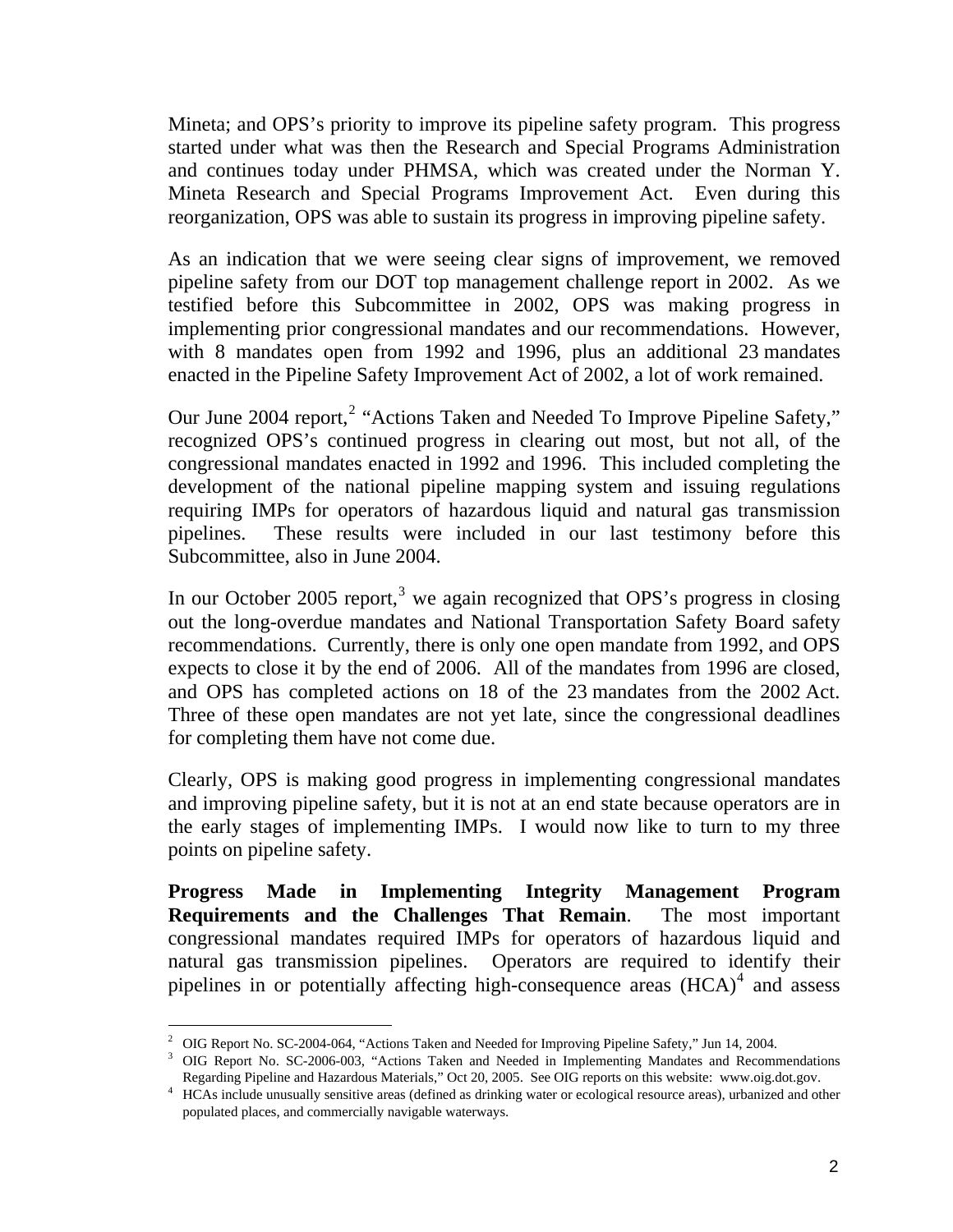their pipelines for risk of a leak or failure using smart pigs<sup>[5](#page-3-0)</sup> or equivalent inspection methods. Hazardous liquid pipeline operators were first to come under the new IMP requirements, starting in 2001. Natural gas transmission pipeline operators followed 3 years later. Operators were also required to categorize and repair integrity threats within specified timeframes and to report these threats to OPS.

Although operators have not yet fully implemented their IMPs, preliminary indications show that the baseline integrity assessments of hazardous liquid and natural gas transmission pipelines are working well, and there was *clearly a need for such assessments*. This is a key outcome as the IMP is the backbone of OPS's risk-based approach to overseeing pipeline safety.

According to data provided by OPS, hazardous liquid and natural gas transmission pipeline operators have identified all of their HCAs and are well on their way toward completing their baseline assessments on time. As of December 31, 2004 (the latest data reported), hazardous liquid operators had completed baseline assessments of approximately 95 percent of their pipeline systems in or potentially affecting HCAs, even though they have until 2009 to do so. In comparison, at the end of 2005, natural gas transmission pipeline operators had completed around 33 percent of their baseline assessments of pipelines in or potentially affecting HCA pipeline systems, but they have until 2012 to complete the assessments.

Operator baseline assessments have been instrumental in helping identify and repair a significant number of integrity threats. In our current review of integrity threats to hazardous liquid pipelines, we found that operators had repaired all 409 threats we examined, with approximately 98 percent of the repairs completed within established IMP timeframes or OPS-approved extensions. OPS has also made noticeable progress in overseeing IMP implementation through its integrity management inspection program, and we have seen examples of OPS directing operators to take corrective actions when violations were found. As of December 2005, OPS and its state partners had conducted one or more integrity management inspections of 86 percent (215 of 249) of hazardous liquid pipeline operators.

However, we have concerns with the reports submitted to OPS on integrity threats. Specifically, six of the seven hazardous liquid pipeline operators we visited had errors in their reports. Reporting errors were due to a variety of factors, such as the submission of preliminary numbers, of data outside the reporting period, or of threats involving non-HCA pipeline segments. OPS is taking steps to improve the accuracy of operator annual reports and to help operators better understand the reporting requirement. But OPS needs to review integrity threat data and related

<span id="page-3-0"></span> $5$  A "smart pig" is an in-line inspection device that traverses a pipeline to detect potentially dangerous defects, such as corrosion.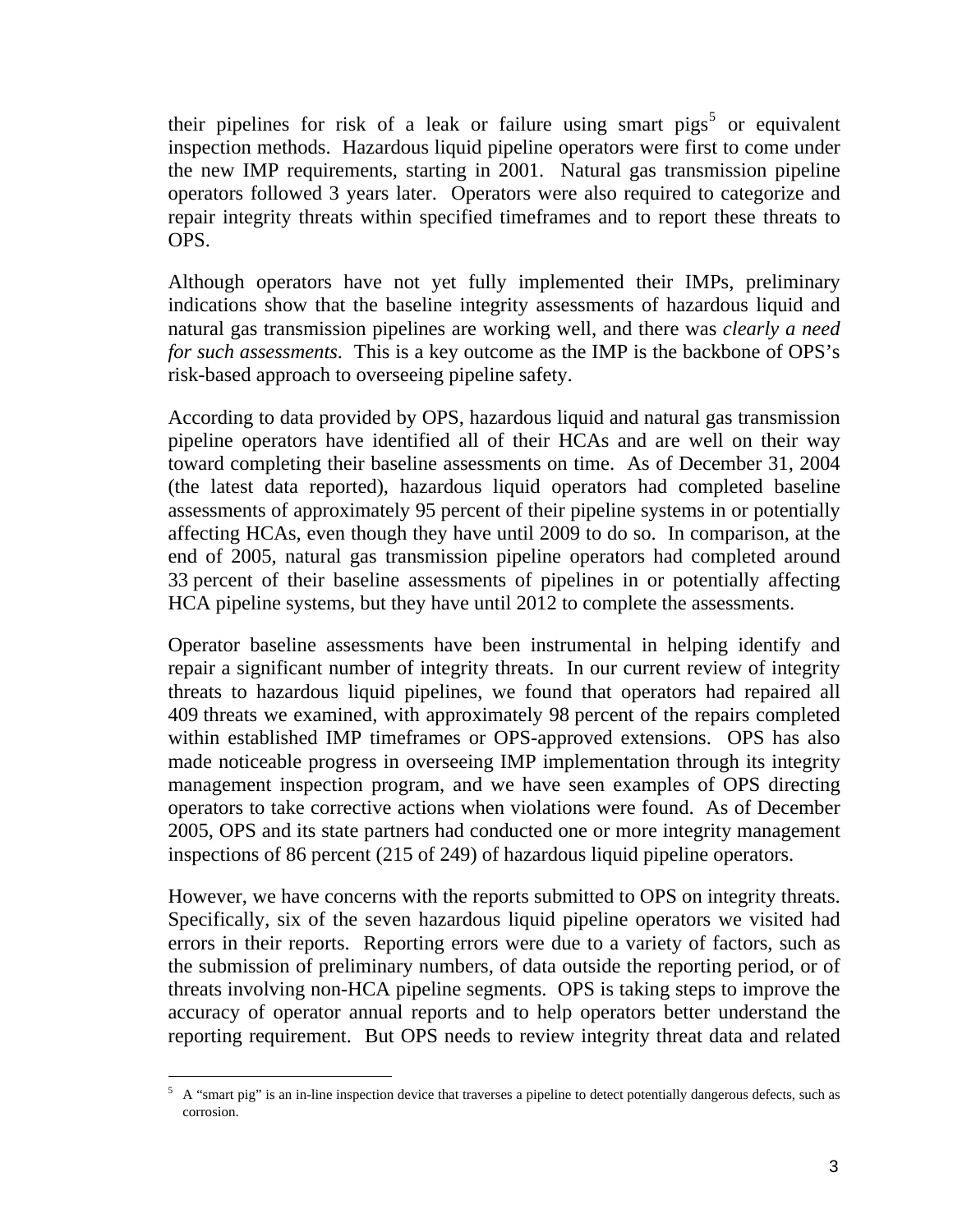documentation as part of its integrity management inspection program. Our primary concern is that OPS's risk-based approach to safety relies on accurate reporting from operators. Inaccurate reports degrade OPS's ability to analyze integrity threats, identify important trends, and focus limited inspection resources on areas of greatest concern.

**Initiatives Underway To Strengthen the Safety of Natural Gas Distribution Pipeline Systems.** When we last testified before this Subcommittee on pipeline safety in June 2004, we recommended that OPS require operators of natural gas distribution pipelines implement some form of pipeline integrity management or enhanced safety program with the same or similar integrity management elements, except pigging, as the hazardous liquid and natural gas transmission pipelines.

Since 2004, there has been a sea change in the industry toward integrity management for natural gas distribution pipeline systems. OPS, in partnership with the industry stakeholders, is developing a plan to strengthen the safety of natural gas distribution pipeline systems using integrity management principles. So far, the process for developing a natural gas distribution IMP has worked well, and indications are that progress will continue.

Although much has been accomplished, much more remains to be done before distribution IMPs can be implemented. OPS, its state partners, and a broad range of stakeholders have decided that all distribution pipeline operators, regardless of size, should implement an IMP. OPS is drafting a rule requiring integrity management for all gas distribution operators and plans to have the final rule issued within 2 years. It expects operators of natural gas distribution pipeline systems to develop integrity management plans during 2008 and begin implementing those plans in 2009.

**Need for Clearer Lines of Authority To Address Pipeline Security and Disaster Response**. Not only is it important that we ensure the safety of the Nation's pipeline system, but we must also ensure the security and recovery of the system in the event of a terrorist attack or natural disaster.

Since we last testified on the issue of pipeline security in June 2004, DOT and the Department of Homeland Security (DHS) signed a Memorandum of Understanding (MOU) to improve their cooperation and coordination in promoting the safe, secure, and efficient movement of people and goods throughout the U.S. transportation system. Finalizing the MOU was the first critical step in what is a very dynamic process. However, OPS and the Transportation Security Administration (TSA) still need to spell out their roles and responsibilities at the operational level in an annex to the MOU. A lack of clearly defined roles among OPS and TSA at the working level could lead to duplicating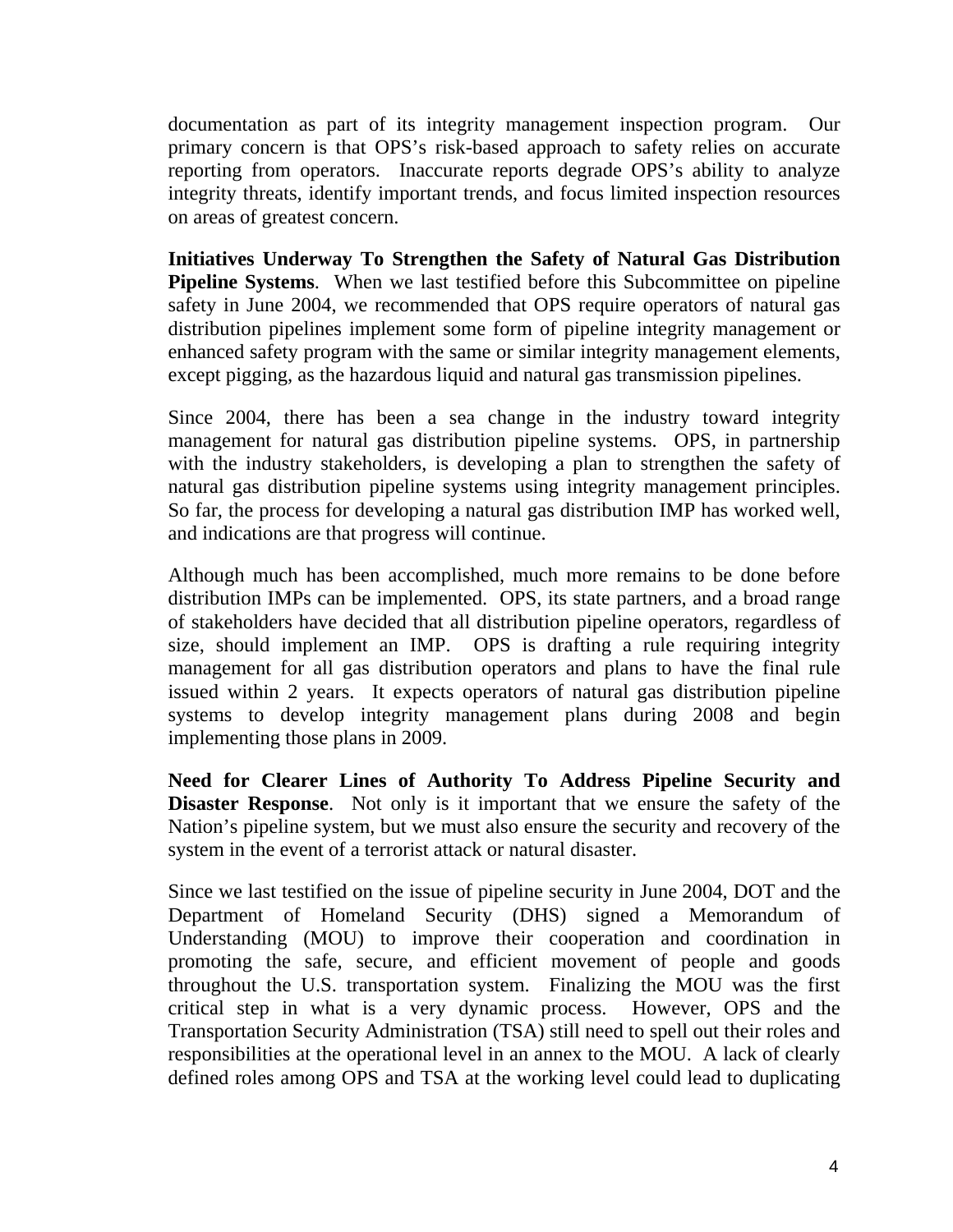or conflicting efforts, less than effective intergovernmental relationships, and most importantly—the potential for an uncoordinated response to a terrorist attack.

With respect to natural disasters, OPS took an active role in responding to and recovering from Hurricane Katrina disruptions in the pipeline system. What we learned from this disaster is that, by law, the Secretary of Transportation is authorized to grant waivers of pipeline safety requirements only after public notice and an opportunity for a hearing. However, with an emergency like Katrina, this would not have been practical. Katrina disruptions to the pipeline system caused the pipeline operators to switch their operations from automated to manual. When responding to Katrina, OPS had to send its inspectors out to remote pumping stations immediately following the storm to personally ensure that the pipeline operator personnel were technically qualified to manually operate the pipeline systems and keep the fuel flowing.

It may not always be possible for OPS and pipeline operators to work around waiver requirements, as occurred in this case. Therefore, Congress should consider whether the Secretary's waiver authority for responding to a terrorist attack or disaster involving pipeline transportation needs to be strengthened.

## *SPECIFIC OBSERVATIONS*

#### *I. Progress Made in Implementing Integrity Management Program Requirements and the Challenges That Remain*

**Operators Are Making Significant Progress in Fulfilling IMP Requirements**. According to data provided by OPS, hazardous liquid and natural gas transmission pipeline operators have made significant progress in recent years in implementing

key elements of their IMPs. For example, according to OPS, both pipeline segments have identified all of their HCAs. Operators are also well on their way toward completing their baseline assessments of pipeline systems in or affecting HCAs. As Table 1 indicates, operators have completed

#### **Table 1. Completed Baseline Assessments (As of December 31, 2004)**

|                                |         | <b>Baseline</b>                | $\frac{0}{0}$ |
|--------------------------------|---------|--------------------------------|---------------|
| Operator                       | $HCAs*$ | <b>Assessments*  Completed</b> |               |
| Hazardous<br>Liquid            | 71,903  | 67,982                         | 95%           |
| Natural<br>Gas<br>Transmission | 21,727  | 3,947                          | 18%           |
| <b>Total</b>                   | 93,630  | 71,929                         | 77%           |

\* Measured in pipeline miles

baseline assessments on approximately 77 percent of their pipeline systems as of December 31, 2004, with hazardous liquid and natural gas transmission segments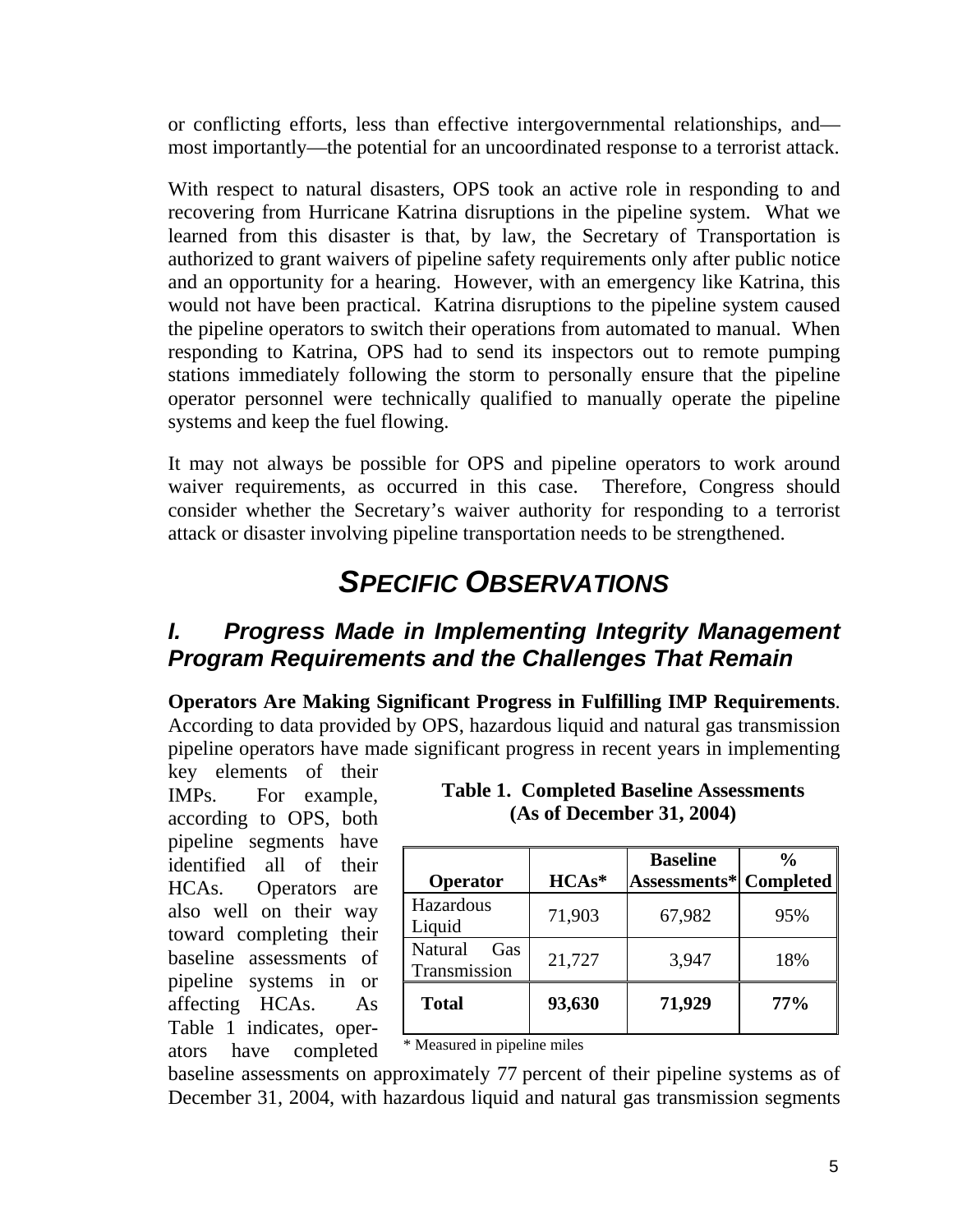completing approximately 95 percent and 18 percent, respectively. This latter figure jumps to 33 percent when 2005 assessment numbers are added.<sup>[6](#page-6-0)</sup>

Although hazardous liquid and natural gas transmission pipeline operators are only required to assess pipelines in or potentially affecting HCAs, some operators on their own initiative have extended their baseline assessments to some of their non-HCA pipeline segments. For example, hazardous liquid pipeline operators have conducted baseline assessments on over a quarter of their non-HCA pipelines as of December 31, 2004.

**Large Numbers of Integrity Threats Are Being Identified and Repaired on Time, Although Operator Annual Reports Need Improvement**. According to OPS, tens of thousands of hazardous liquid pipeline integrity threats have been discovered and repaired as of the end of 2004. Approximately one quarter of these threats fell into time-sensitive repair categories of immediate, 60-day, or 180-day. The majority of threats were categorized as "other," which are not considered time-sensitive. In our current review of integrity threats to hazardous liquid pipelines, we found that operators had repaired all  $409$  threats<sup>[7](#page-6-1)</sup> we examined, with approximately 98 percent of the repairs completed within established IMP timeframes or OPS-approved extensions.

While recognizing IMP success in identifying and repairing integrity threats, we have concerns with the reports submitted to OPS on integrity threats. OPS uses the data in these reports, much of which is available to the public, in a variety of ways, including identifying important trends, prioritizing integrity management inspections, and monitoring industry performance and regulatory compliance. Yet, our current review found reporting errors in the integrity threat data submitted by six of the seven operators we visited. We asked each of the seven operators to re-examine the 2004 threat data that they reported to OPS. Six of the seven operators acknowledged having made errors in their annual reports, in some cases significant errors. For example, one operator's numbers of immediate, 60-day, and 180-day threats reported to OPS had to be increased by 98 percent (i.e., from 53 to 105). In a second example, the operator had to decrease his numbers by 41 percent (i.e., from 186 to 110).

These reporting errors were due to a variety of factors. For example, one operator mistakenly reported preliminary pig data instead of actual numbers obtained from subsequent excavation and repair work. A second operator reported integrity threat data involving non-HCA pipeline segments. Other types of errors included reporting data outside the 2004 reporting period and entering numbers relating to

 $\overline{a}$ 

<span id="page-6-0"></span><sup>&</sup>lt;sup>6</sup> We do not have 2005 data for hazardous liquid pipeline operators since their annual reports are not due to OPS until June 15, 2006. In comparison, natural gas pipeline operators were required to submit their 2005 data by February

<span id="page-6-1"></span><sup>28, 2006.&</sup>lt;br><sup>7</sup> Our sample of 409 threats was pulled from operator data bases, not from information reported to OPS.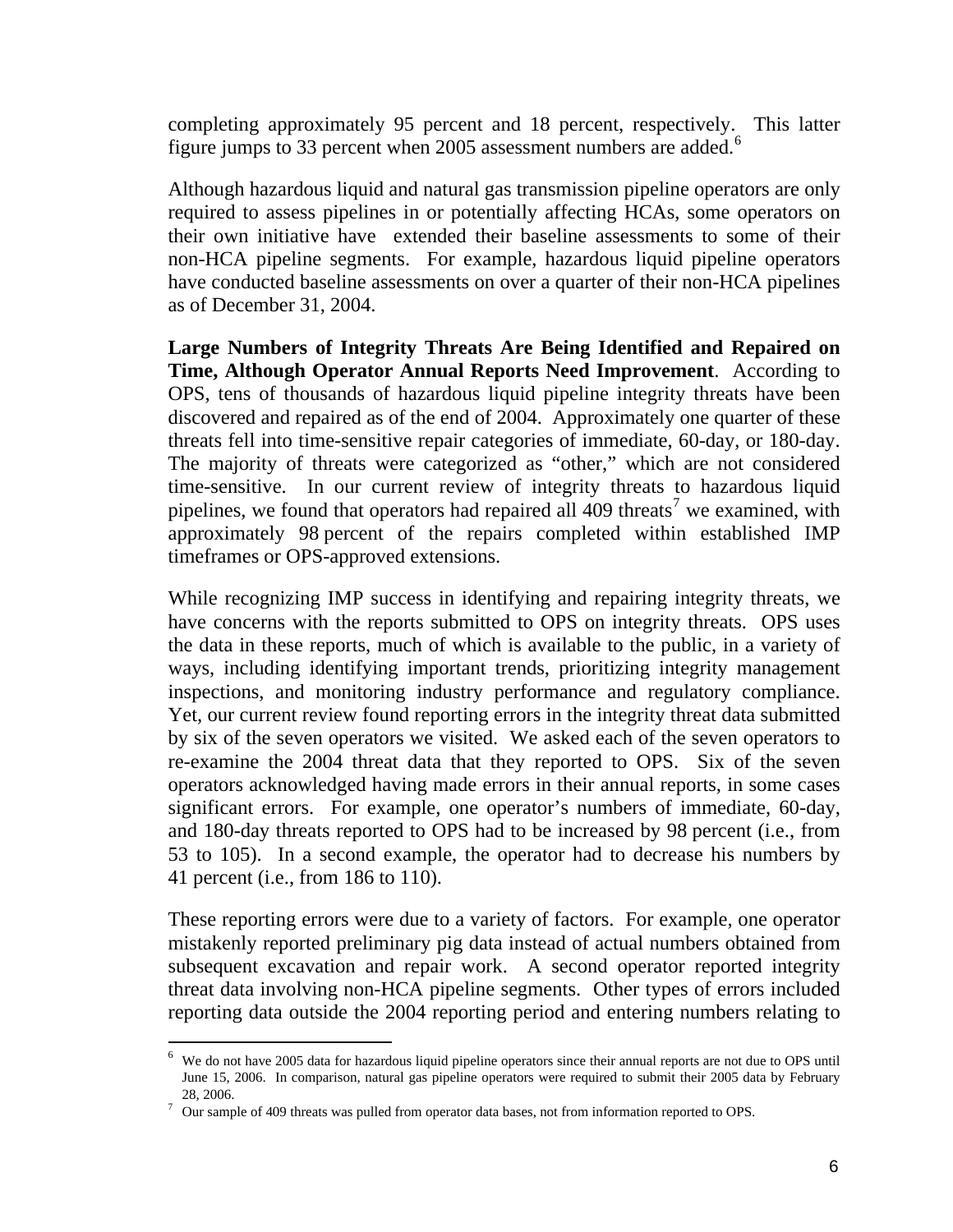pipeline mileage rather than integrity threats. Our primary concern is that OPS's risk-based approach to safety needs accurate reporting from operators. Inaccurate reports hamper OPS's ability to analyze threat data, identify important trends, and focus limited inspection resources on areas of greatest concern.

OPS officials are taking steps to improve the accuracy of operator reports and to help operators better understand new reporting requirements. OPS plans on issuing new reporting guidelines by mid-2006, including clearer definitions of each threat category. Starting in January 2006, OPS began posting operator annual integrity threat reports to its public website as a means of providing transparency and encouraging greater accuracy. While these efforts to improve the accuracy of operator IMP reports should help, OPS needs to have operators verify the accuracy of threat data contained in their earlier annual reports and submit revised data if errors are found. OPS also needs to verify the accuracy of the integrity threat data as part of its integrity management inspection program.

**OPS Inspection and Enforcement Programs Are Helping Achieve Operator Compliance With IMP Requirements**. OPS has made progress in overseeing IMP implementation through its inspection and enforcement programs. During inspections for both hazardous liquid and natural gas transmission pipeline operators, OPS and state inspectors look at whether operators: (1) perform a thorough and effective review of pig results, (2) identify all integrity threats in a timely manner, (3) remediate integrity threats in a timely manner, and (4) use the appropriate repair or remediation methods. As of December 2005, OPS and its state partners had conducted one or more integrity management inspections of 86 percent (215 of 249) of hazardous liquid pipeline operators. Even more important, those operators inspected were responsible for approximately 98 percent of all pipeline miles in or potentially affecting HCAs. With respect to natural gas transmission pipeline operators, which OPS only recently began inspecting, OPS has completed 10 percent (11 of 110) of the operators for which it is responsible.

During our current review of integrity threats, we found evidence of how the OPS enforcement program is helping to improve pipeline safety. At one of the seven operators we reviewed, OPS inspectors found that the operator had failed to discover integrity threats (approximately 160) due to an error in analyzing pig data. Although the operator had identified the error and had asked the pig vendor to recalculate its data, subsequent repairs were not completed before an integrity management inspection 2 months later. OPS directed the operator to make necessary corrections and warned the operator that OPS would take enforcement action should the operator not address the problem. The operator has since made the necessary repairs.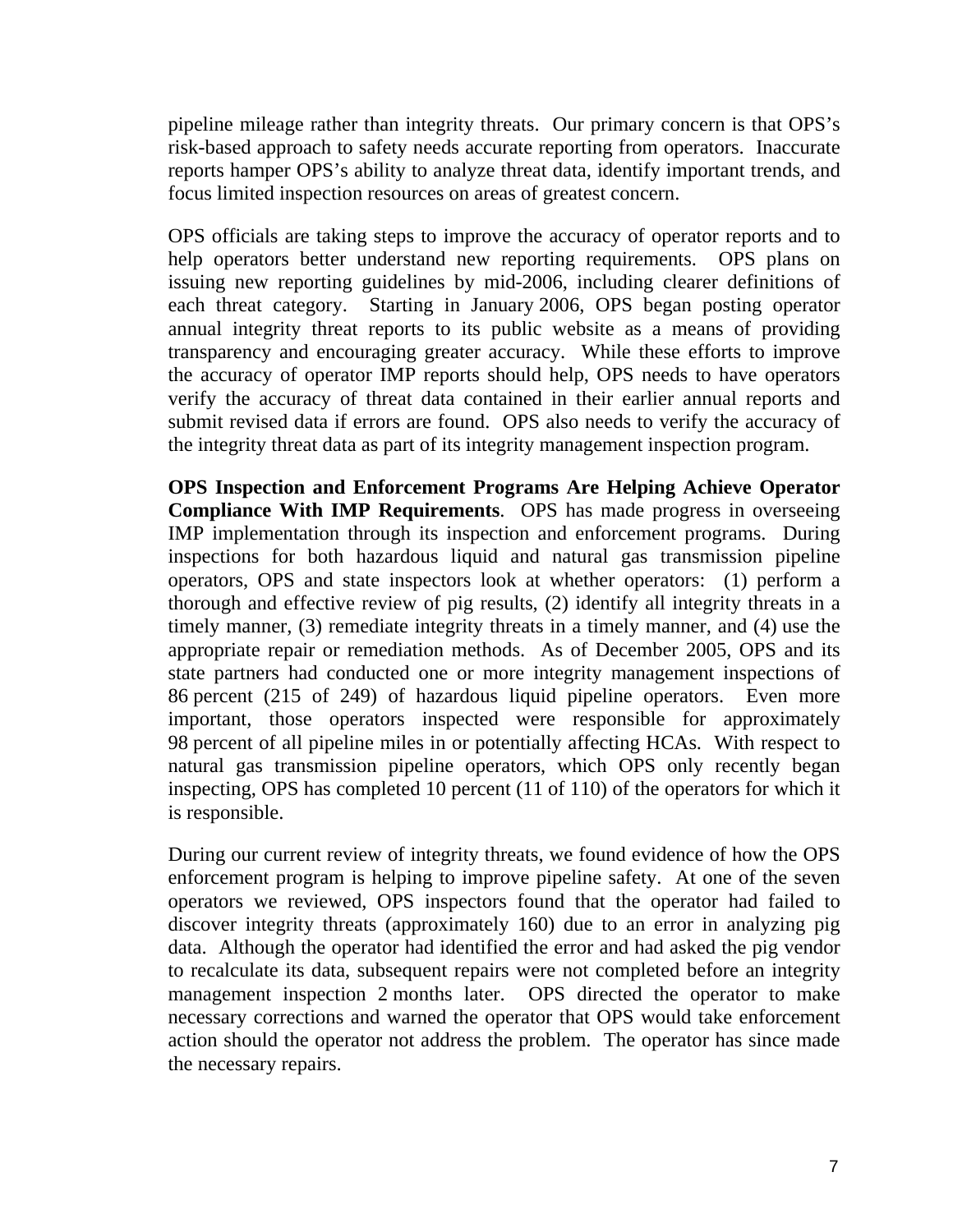OPS also took action against Kinder Morgan Energy Partners (Kinder Morgan). On August 24, 2005, OPS issued a Corrective Action Order to Kinder Morgan in response to numerous accidents in its Pacific Operations unit and designated the entire unit as a "hazardous facility."<sup>[8](#page-8-0)</sup> The Corrective Action Order requires a thorough analysis of recent incidents, a third-party independent review of operations and procedural practices, and a restructuring of Kinder Morgan's internal inspection program. According to OPS officials, Kinder Morgan has offered to enter into a consent agreement that would meet all of the elements of the Corrective Action Order. As of March 10, 2006, OPS and Kinder Morgan officials were still in negotiations over this matter.

### *II. Initiatives Underway To Strengthen the Safety of Natural Gas Distribution Pipeline Systems*

OPS has implemented IMP requirements for hazardous liquid and natural gas transmission pipelines. No similar requirements presently exist for natural gas distribution pipelines, and we have recommended that some form of pipeline integrity management or enhanced safety program be required. Since 2004, there has been a sea change in the industry toward integrity management for natural gas distribution pipeline systems.

The natural gas distribution system makes up over 85 percent (1.8 million miles) of the 2.1 million miles of natural gas pipelines in the United States. Nearly all of the natural gas distribution pipelines are located in highly populated areas, such as business districts and residential communities, where a rupture could have the most significant consequences.

When we testified in June 2004, our concern then, as it is today, was that the Department's strategic safety goal of reducing the number of transportation-related fatalities and injuries was not being achieved by natural gas distribution pipelines. In the 10-year period from 1996 through 2005, OPS's data show accidents in natural gas distribution pipelines have caused more than *3.5 times* the number of fatalities (173 fatalities) and nearly *4.0 times* the number of injuries (616 injuries) as the combined total of 48 fatalities and 156 injuries for hazardous liquid and gas transmission pipeline accidents. In the past 5 years, the number of fatalities and injuries from accidents involving natural gas distribution pipelines has increased from 5 fatalities and 46 injuries in 2001 to 17 fatalities and 48 injuries in 2005. Given that most pipeline fatalities and injuries involve natural gas distribution pipelines, OPS needs to ensure that it moves quickly to enhance the safety of these pipelines.

<span id="page-8-0"></span> $\overline{a}$ 8 Normally OPS will designate pipeline segments immediately adjacent to a rupture a "hazardous facility." This Corrective Action Order designated the entire Pacific Operations unit a "hazardous facility" because of OPS's conclusion that the unit had systemic problems with its IMP.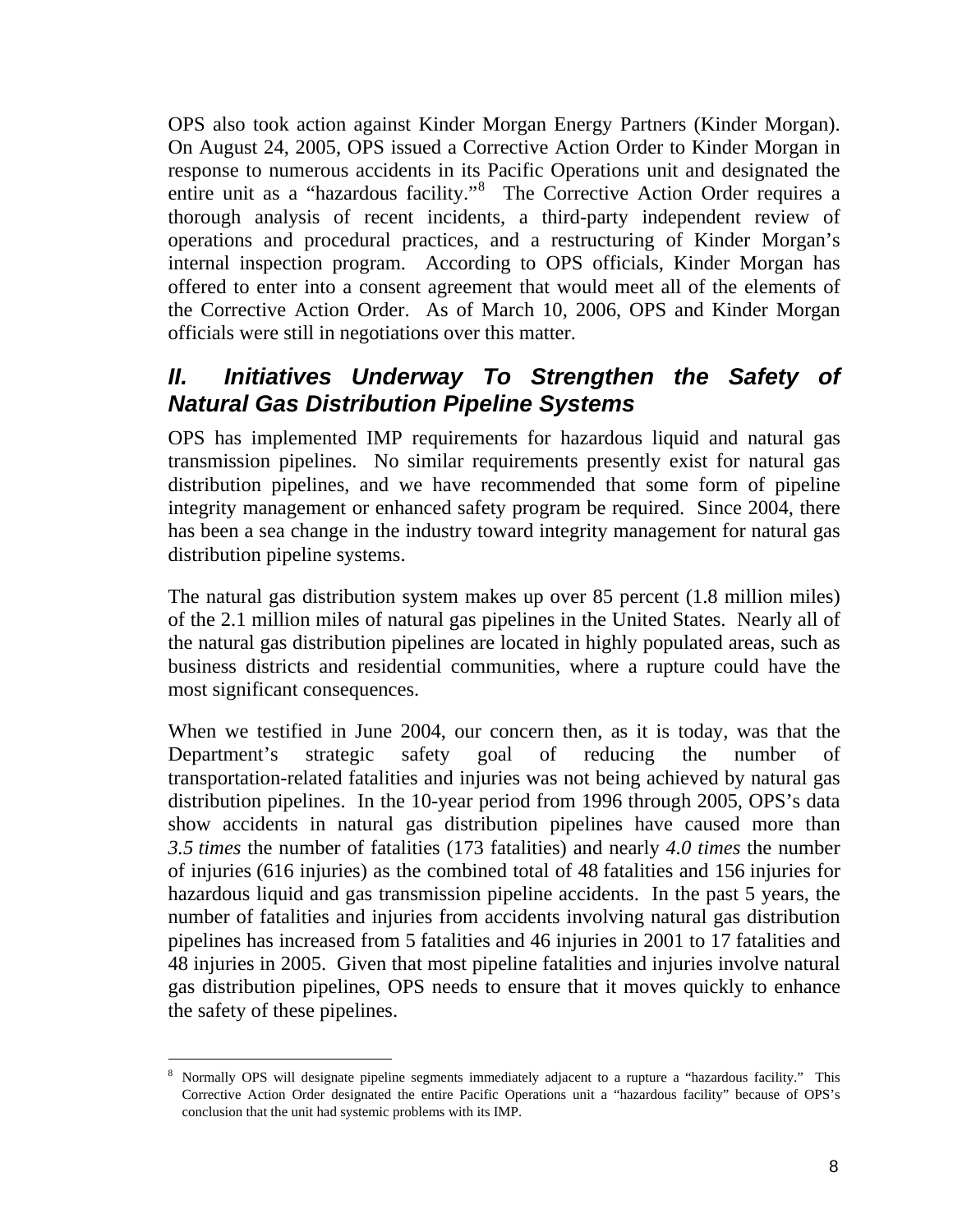**Initiatives Leading up to the Development of a Natural Gas Distribution Integrity Management Program**. To close the safety gap on natural gas distribution pipelines, we recommended in our June 2004 report on pipeline safety that OPS require operators of natural gas distribution pipelines to implement some form of pipeline integrity management or enhanced safety program with the same or similar integrity management elements as hazardous liquid and natural gas transmission pipelines.

In its fiscal year 2005 report, the Conference Committee on Appropriations recognized the need for enhancements in the safety of natural gas distribution pipelines and agreed with the findings of our June 2004 report that certain IMP elements can readily be applied to this segment of the industry, such as developing timeframes on how often inspections should take place and when repairs should be made. The Committee directed OPS to submit a report detailing the extent to which integrity management plan elements may be applied to natural gas distribution pipeline systems to enhance safety. The report was submitted in May 2005 with detailed specific milestones and activities, including the development of requirements, guidance, and standards.

As part of the initiatives in collecting data to prepare the report for the Committee, in December 2004, OPS held a public meeting on enhancing integrity management of natural gas distribution pipelines. OPS invited our office to participate in the meeting and present our views. At the meeting, we outlined three areas that in our view were fundamental to integrity management: understanding the infrastructure, identifying and characterizing the threats, and determining how best to manage the known risks (i.e., prevention, detection, and mitigation). These three areas are essentially the same as those underlying the natural gas transmission IMP and would become the foundation for building a natural gas distribution IMP.

**Identifying the Need for and Developing a Distribution IMP**. In its report to Congress in May 2005, OPS outlined the extent to which integrity management plan elements could be applied to natural gas distribution pipeline systems to enhance safety. A December 2005 report prepared by OPS, its state partners, and a broad range of stakeholders concluded that all distribution pipeline operators, regardless of size, should implement an integrity management program that includes seven key elements, three of which are fundamental to integrity management: know the infrastructure, identify the threats, and assess and prioritize risks. OPS is currently drafting a rule to implement IMP requirements for operators of natural gas distribution pipelines.

With respect to identifying and characterizing threats, the December 2005 report points out that "excavation damage poses by far the single greatest threat to distribution systems safety, reliability, and integrity: therefore excavation damage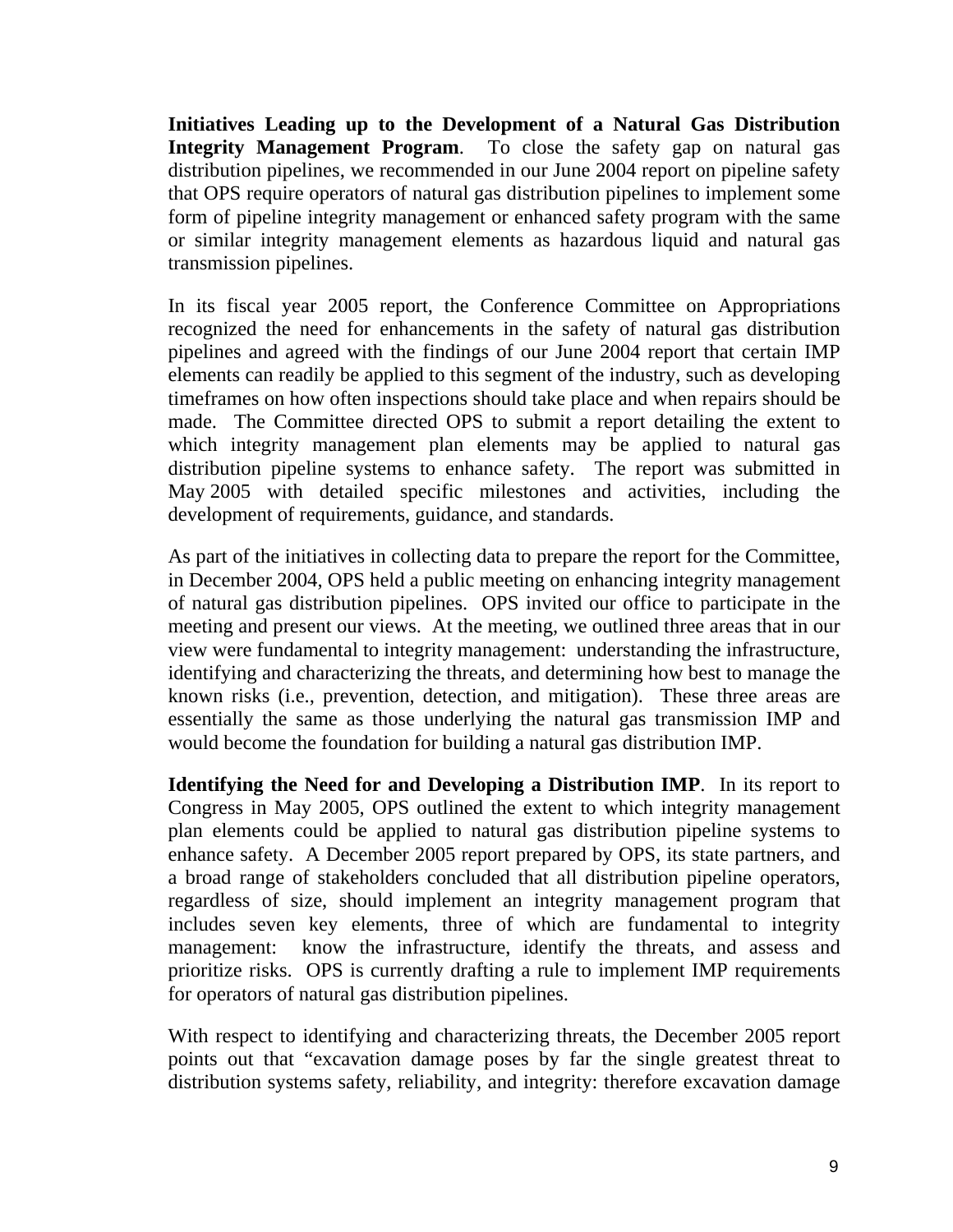prevention presents the most significant opportunity for distribution pipeline safety improvements."

The source of excavation damage to distribution pipelines can be from anyone who has a reason to dig underground, such as homeowners, landscapers, local water and sewer departments or their contractors, cable companies, electric companies, and owners and operators of distribution pipeline systems or their contractors.

The December 2005 report also points out that what is needed to prevent excavation damage to distribution pipelines in the first place is a comprehensive damage prevention program that includes nine important elements, such as enhanced communication between operators and excavators, partnership in employee training, partnership in public educations, and fair and consistent enforcement of the law.

An important factor in preventing excavation damage is a well-established one-call system that excavators must use by law before they dig in an area of a pipeline. A one-call notification system is already in place and provides a telephonic communication link between excavators and operators of underground pipeline and facilities. The heart of the system is an operational center whose main function is to transfer information from excavators about their intended excavation activities to the operators of underground pipelines and facilities participating in the system.

To further enhance this service, the Federal Communication Commission established a three-digit number—811—for one-call systems that excavators and the public can use to easily connect to the appropriate one-call center. It is anticipated that the 811 number will increase the use of the one-call system service and help avoid excavation damage. Under the Federal Communication Commission rule, the 811 number must be used as the dialing code for one-call centers by April 13, 2007. Currently, implementation lies at the state levels, with at least a one center already accepting calls directed to 811.

We believe a comprehensive damage prevention program is needed as outlined in the December 2005 report<sup>[9](#page-10-0)</sup> and that Congress may want to consider legislation to support the development and implementation of the damage prevention program with special emphasis on effective enforcement.

<span id="page-10-0"></span><sup>9</sup> The December 2005 report, "Integrity Management for Gas Distribution," was prepared by PHMSA/OPS, its state partners, and a broad range of stakeholders.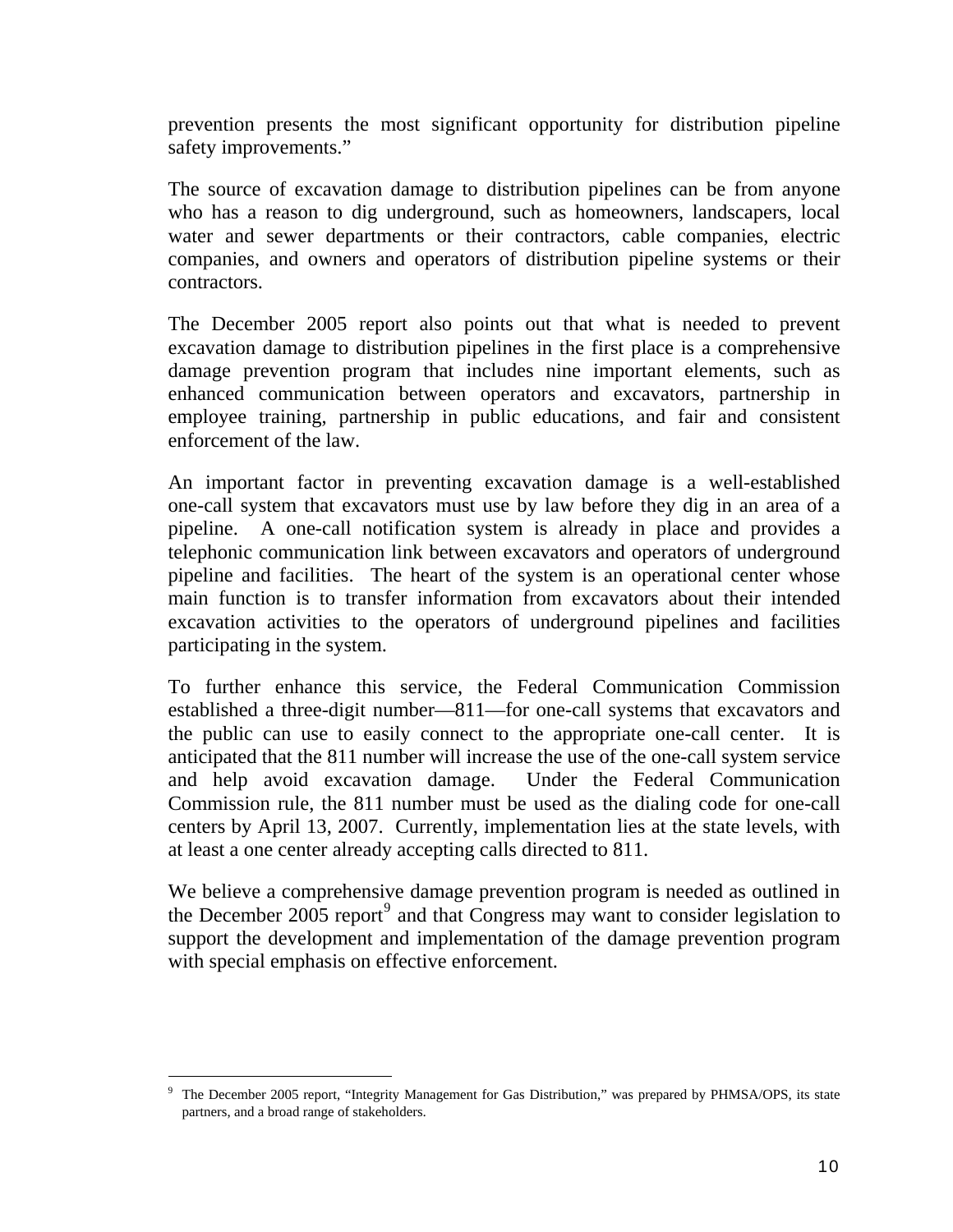### *III. Need for Clearer Lines of Authority To Address Pipeline Security and Disaster Response*

The attacks of September 11, 2001, and the devastation and destruction of Hurricane Katrina in August 29, 2005, in the Gulf Coast regions of Louisiana, Mississippi, and Alabama demonstrated the vulnerabilities of the Nation's critical transportation and energy infrastructure to catastrophic events. What has become clear as a result of these events is the continuing need for a well-defined, well-coordinated, interagency approach for preparing for, responding to, and recovering from such events.

DOT has the responsibility of working with other agencies to secure the U.S. transportation system and protect its users from criminal and terrorist acts. In our report "DOT's Top Management Challenges" for FY 2005 and 2006, we discussed the growing interdependency among Federal agencies in this area. The imperative for DOT is to effectively integrate new security measures into its existing safety regimen and to do so in a way that promotes stronger security without degrading transportation safety and efficiency.

**Initiatives Clarifying Security Responsibilities**. Certain steps have been taken to establish what agency or agencies would be responsible for ensuring the security of the Nation's critical infrastructure, including pipelines. For example, in December 2003, Homeland Security Presidential Directive 7:

- Assigned DHS the responsibility for coordinating the overall national effort to enhance the protection of the Nation's critical infrastructure and key resources.
- Assigned the Department of Energy the responsibility for ensuring the security of the Nation's energy, including the production, refining, storage, and distribution of oil and gas.
- Directed DOT and DHS to collaborate on all matters relating to transportation security and transportation infrastructure protection and to the regulation of the transportation of hazardous materials by all modes, *including pipelines*.

Although the Presidential Directive directs DOT and DHS to collaborate in regulating the transportation of hazardous materials by all modes, including pipelines, it is not clear from an operational perspective what OPS's relationship will be with TSA.

**Identifying the Need for Sorting Out Security Roles and Responsibilities**. In our June 2004 testimony, we reported that it was unclear what agency or agencies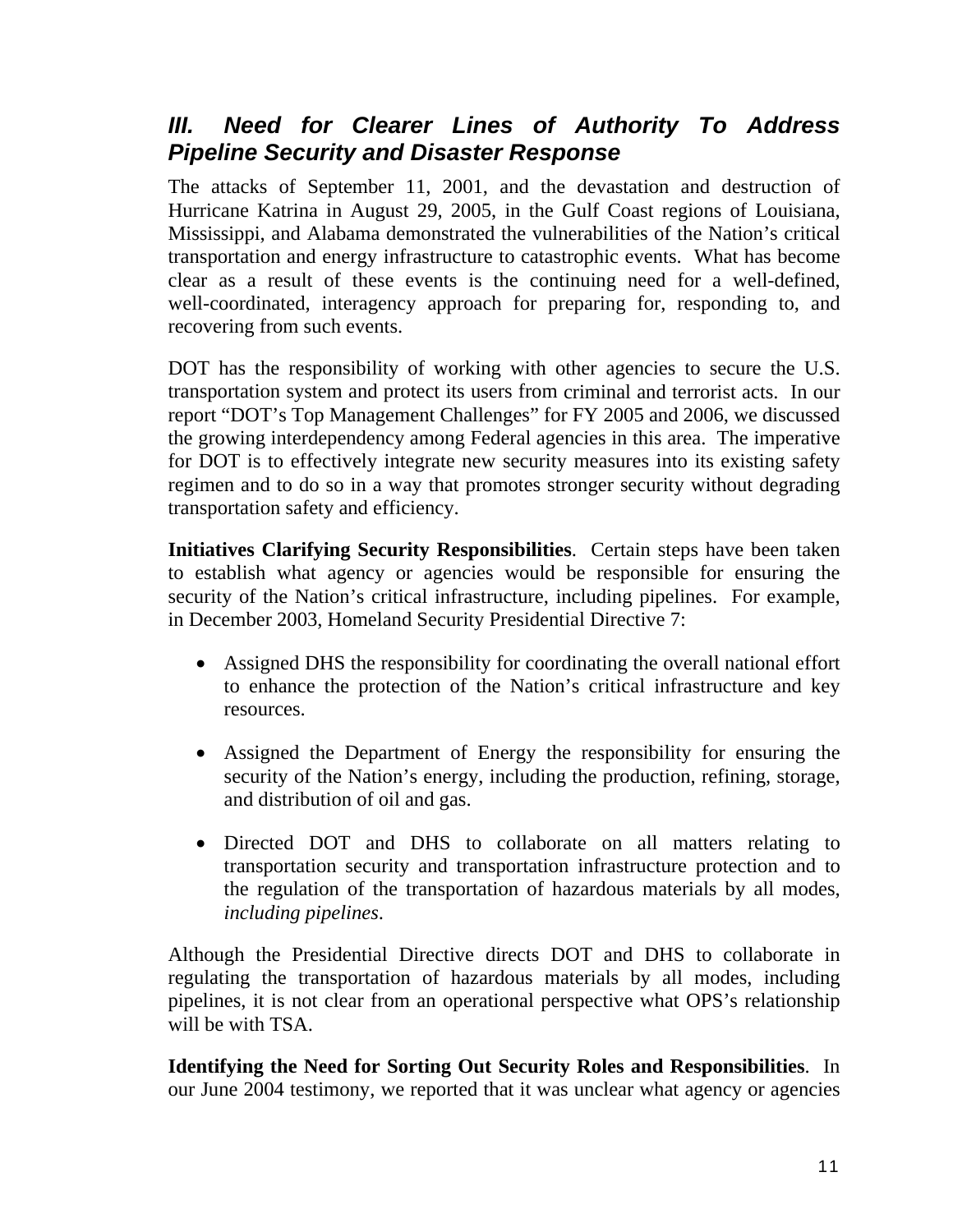will have responsibility for pipeline security rulemaking, oversight, and enforcement and recommended that the delineation of roles and responsibilities between DOT and DHS be spelled out by executing an MOU or Memorandum of Agreement.

Since then, DOT and DHS signed a MOU in September 2004 to improve their cooperation and coordination in promoting the safe, secure, and efficient movement of people and goods throughout the U.S. transportation system. Finalizing the MOU was the first critical step in what is a very dynamic process, but much more remains to be sorted out between the two departments. For example, the delineation of roles and responsibilities between OPS and TSA needs to be spelled out by executing a security annex to the MOU specifically relating to pipelines.

In the October 2004 House Report<sup>[10](#page-12-0)</sup> accompanying the Norman Y. Mineta Research and Special Programs Improvement Act (Public Law 108-426), which created PHMSA, the Committee strongly urged DOT and DHS to execute an agreement clarifying the roles, responsibilities, and resources of the departments in addressing pipeline and hazardous materials transportation security matters upon establishment of the new agency. Today, this has still not been done.

Resolving pipeline security role and responsibilities between OPS and TSA is necessary to avoid, at the working level, duplicating or conflicting efforts, less than effective intergovernmental relationships, and—most importantly—the potential for problems in responding to terrorism. OPS already has a set of well-established security requirements pre-dating September 11th that it oversees and enforces for operators of liquid petroleum gas facilities. What is not clear in this situation is whether oversight and enforcement remains with OPS or whether it will be transferred to TSA.

The pipeline industry clearly supports the need for a security regimen but has pointed out to us that it does not need two separate agencies overseeing two separate sets of rules, and that the issue of security roles and responsibilities needs to be clarified and formalized.

We agree that the roles and responsibilities of OPS and TSA for pipeline security-related subjects need to be clarified. These subjects include security grant activities, emergency communication, rulemaking and adjudications, and the oversight and enforcement jurisdiction of TSA and OPS inspectors.

**Identifying the Need for Waiver Authority When Responding to Disasters**. In addition to security issues, the growing interdependency among Federal agencies

<span id="page-12-0"></span> $\overline{a}$  $10$  House Report No. 108-749 dated October 6, 2004.